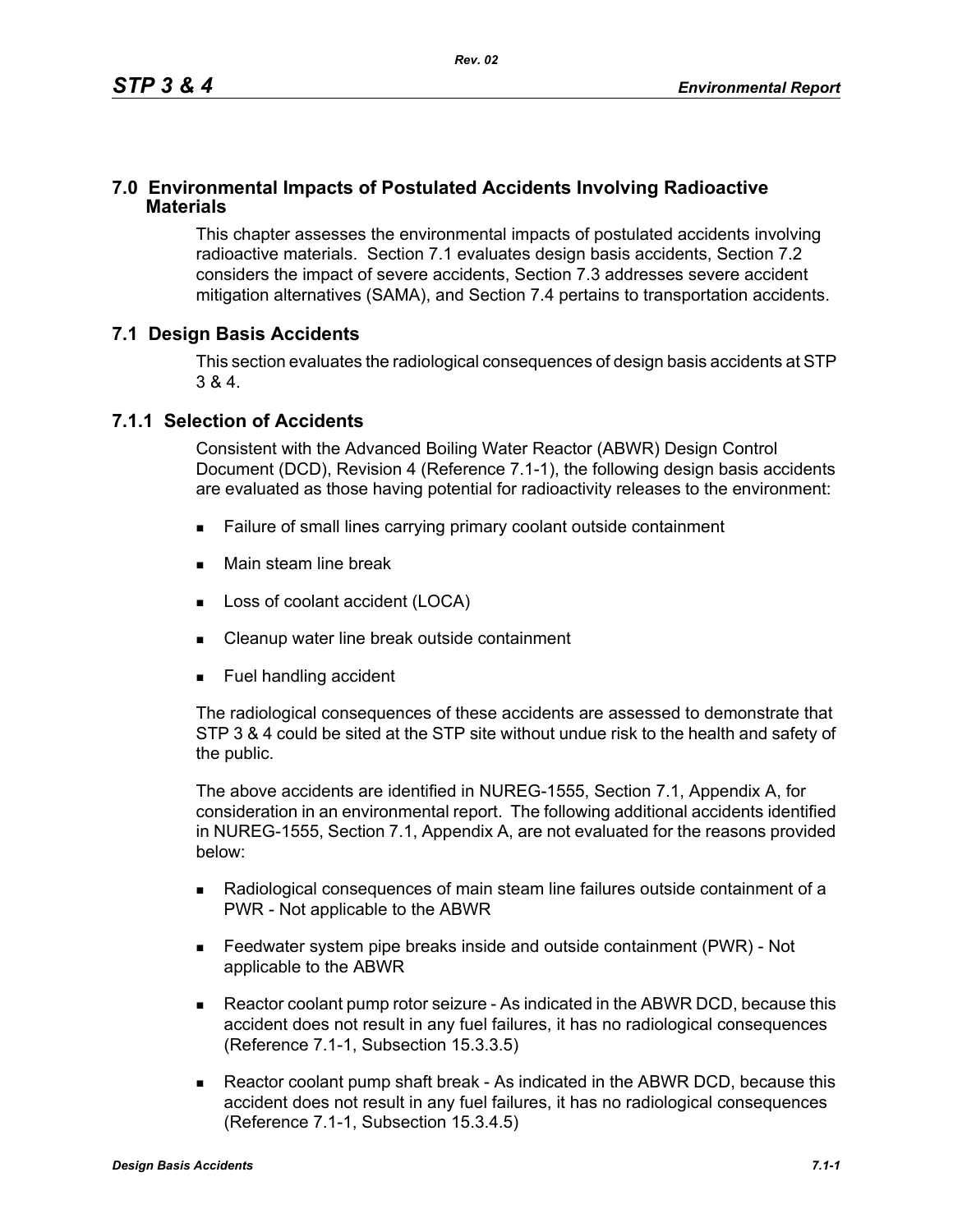*Rev. 02*

- Radiological consequences of control rod drop accident (BWR) As indicated in the ABWR DCD, there is no basis for this accident to occur (Reference 7.1-1, Subsection 15.4.10.3)
- Radiological consequences of steam generator tube failure (PWR) Not applicable to the ABWR

# **7.1.2 Evaluation Methodology**

The ABWR DCD presents the radiological consequences of the accidents identified in Subsection 7.1.1. The basic scenario for each accident is that some quantity of activity is released at the accident location inside a building and this activity is eventually released to the environment. The transport of activity within the plant is independent of the site and is specific to the ABWR design. Details about the methodologies and assumptions pertaining to each of the accidents, such as activity release pathways and credited mitigation features, are provided in the reference ABWR DCD (Reference 7.1- 1, Chapter 15).

The dose to an individual located at the exclusion area boundary (EAB) or in the low population zone (LPZ) is calculated based on the amount of activity released to the environment, the atmospheric dispersion of the activity during the transport from the release point to the off-site location, the breathing rate of the individual at the off-site location, and activity-to-dose conversion factors. The only site-specific parameter is atmospheric dispersion. Site-specific doses are obtained by adjusting the reference ABWR DCD doses to reflect site-specific atmospheric dispersion factors (χ/Q values).

NUREG-1555 provides two options for calculating  $\chi$ /Q values: either 50<sup>th</sup> percentile  $\gamma$ /Q values based on onsite meteorological data or 10% of the levels given in Regulatory Guide 1.3 (Reference 7.1-2) to represent more realistic dispersion conditions than assumed in the safety evaluation. The option to use  $50<sup>th</sup>$  percentile site-specific  $\gamma$ /Q values was selected. Short-term accident  $\gamma$ /Q values are calculated using the methodology of Regulatory Guide 1.145, Revision 1 (Reference 7.1-3) with site-specific meteorological data. As indicated in Section 2.7, the Regulatory Guide 1.145 methodology is implemented in the NRC-sponsored PAVAN computer program. This program computes  $\gamma$ /Q values at the EAB and the LPZ for each combination of wind speed and atmospheric stability for each of the 16 downwind direction sectors. Releases are assumed to be at ground level, and the shortest distances between the power block and the off-site locations are selected to conservatively maximize the  $\gamma$ /Q values.

Consistent with the reference ABWR DCD, the accident doses are presented for the whole body and the thyroid. Furthermore, the whole body and thyroid doses are converted into total effective dose equivalent (TEDE) to demonstrate compliance with 10 CFR 50.34. The conversion to TEDE is performed by multiplying the thyroid dose by a weighting factor of 0.03 and adding the result to the whole body dose, in accordance with ICRP 30 (Reference 7.1-4).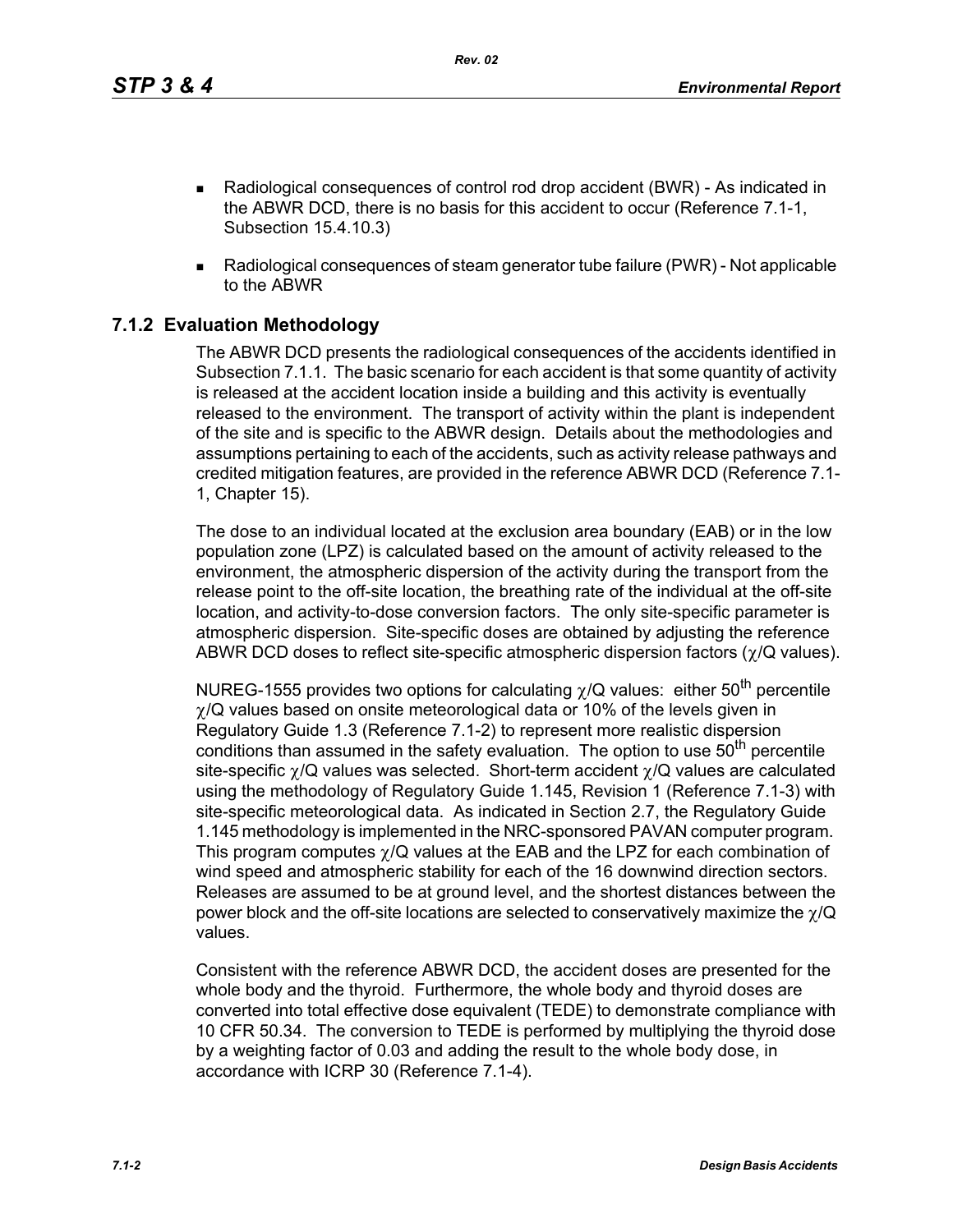# **7.1.3 Source Terms**

The design basis accident source terms in the reference ABWR DCD are presented as time-dependent isotopic activity releases to the environment in the unit of megabecquerel (MBq) in Tables 7.1-1 to 7.1-6.

# **7.1.4 Radiological Consequences**

As indicated in NUREG-1555, environmental report design basis accident doses are evaluated based on more realistic meteorological conditions than those used in the safety analysis report. For each of the accidents identified in Subsection 7.1.1, the site-specific dose for a given time interval is calculated by multiplying the ABWR DCD dose by the ratio of the site  $\gamma/Q$  value provided in Section 2.7 to the DCD  $\gamma/Q$  value. The time-dependent DCD and site  $\gamma$ /Q values and their ratios are shown in Table 7.1-7. Since all site  $\gamma$ /Q values are bounded by DCD  $\gamma$ /Q values, site-specific doses for all accidents would also be bounded by DCD doses. However, site-specific doses are presented for completeness. All accident doses are presented in Tables 7.1-8 to 7.1-13.

The 10 CFR 50.34 dose limit is 25 rem TEDE at the EAB and the LPZ, as specified in 50.34(a)(1)(ii). The ABWR is certified to the 10 CFR 100.11 dose limits of 25 rem to the whole body and 300 rem to the thyroid. The limit of 10 CFR 50.34(a)(1)(ii) applies to extremely low probability accidents that could result in the release of significant quantities of radioactive fission products. Similarly, the limits of 10 CFR 100.11 apply to a major accident with the release of appreciable quantities of fission products. For accidents with smaller releases, more restrictive dose limits are specified in Subsections 15.6.2, 15.6.4, and 15.7.4 of NUREG-0800. Where applied, the more restrictive dose limits are either 10% or 25% of the 10 CFR 100.11 limits. Although conformance to these more restrictive dose limits is not required for an environmental report, they are shown in Tables 7.1-8 to 7.1-13 for comparison purposes.

The doses shown in Tables 7.1-8 to 7.1-13 are summarized in Tables 7.1-14 and 7.1- 15. Tables 7.1-14 and 7.1-15 also show the equivalent TEDE doses. The summary tables demonstrate that, in addition to meeting the limits of 10 CFR 100.11 and NUREG-0800 as indicated above, all accident doses also meet the 25 rem TEDE acceptance criteria of 10 CFR 50.34(a)(1)(ii). Because the dose criterion of 10 CFR 50.34 is intended to provide assurance of low risk to the public under postulated accidents, any health effects resulting from the design basis accidents are considered to be negligible.

## **7.1.5 References**

- 7.1-1 ABWR Design Control Document, Tier 2, GE Nuclear Energy, Revision 4.
- 7.1-2 "Assumptions Used for Evaluating the Potential Radiological Consequences of a Loss of Coolant Accident for Boiling Water Reactors," Regulatory Guide 1.3, Revision 2, June 1974.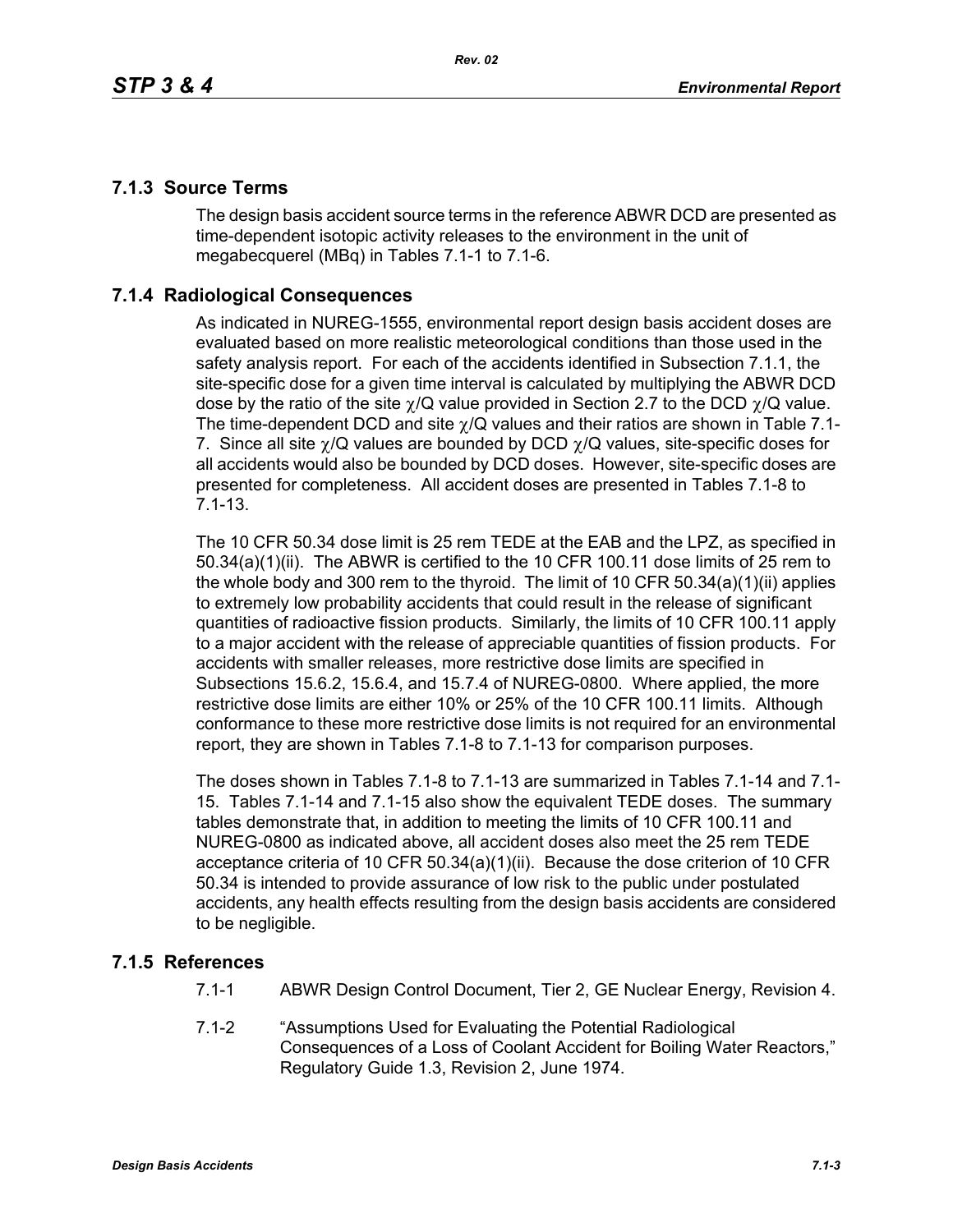- 7.1-3 "Atmospheric Dispersion Models for Potential Accident Consequence Assessments at Nuclear Power Plants," Regulatory Guide 1.145, Revision 1, November 1982.
- 7.1-4 "Limits for Intakes of Radionuclides by Workers," Part 1, ICRP Publication 30, International Commission on Radiological Protection, Pergamon Press, 1979.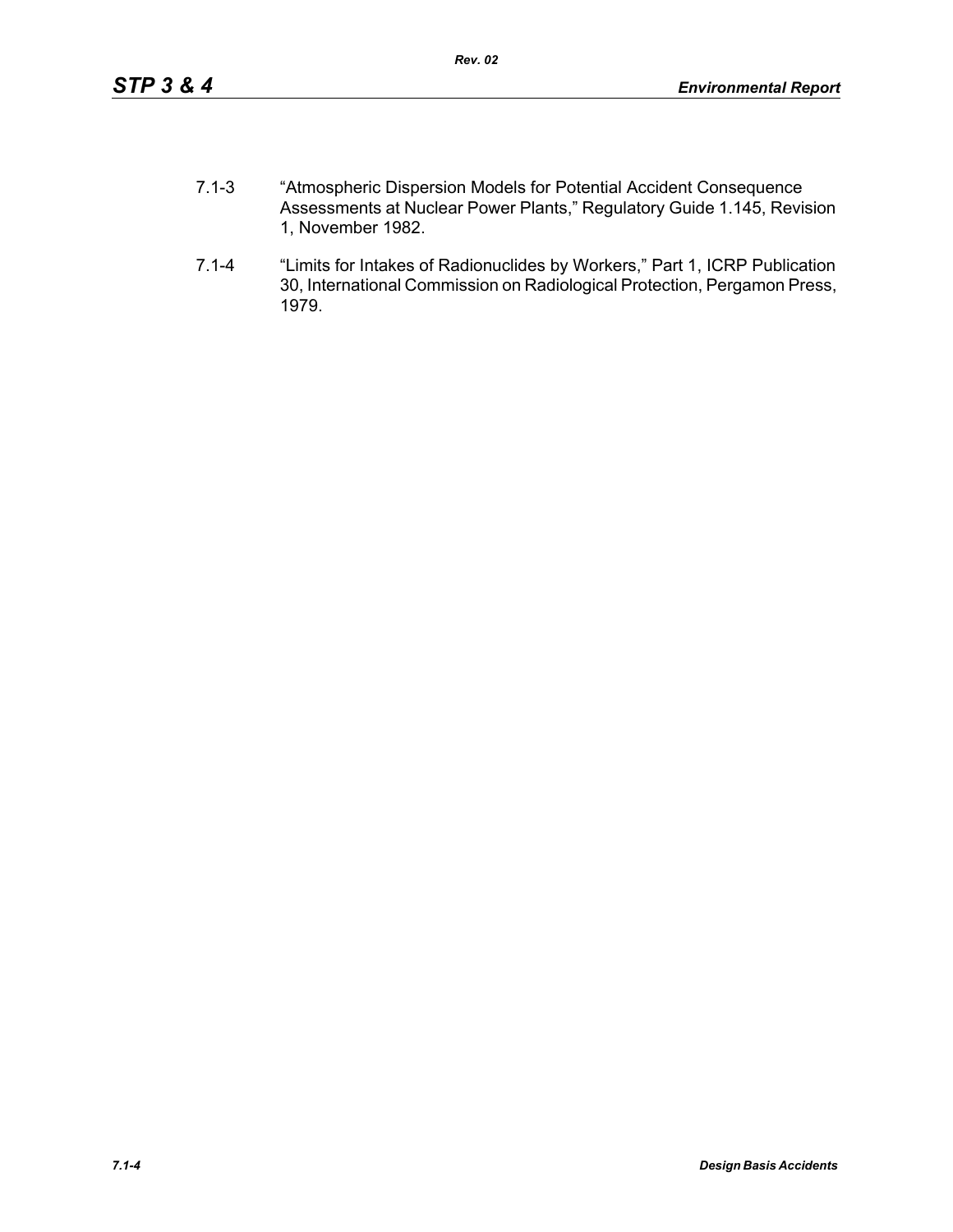| Containment                   |              |  |  |  |
|-------------------------------|--------------|--|--|--|
| <b>Activity Release (MBq)</b> |              |  |  |  |
| 0-2 Hours                     | 0-8 Hours    |  |  |  |
| $6.81E + 04$                  | $1.41E + 05$ |  |  |  |
| 5.96E+05                      | 1.19E+06     |  |  |  |
| 4.59E+05                      | 9.44E+05     |  |  |  |
| $9.92E + 05$                  | 1.90E+06     |  |  |  |
| $6.59E + 05$                  | 1.34E+06     |  |  |  |
| 2.77E+06                      | 5.51E+06     |  |  |  |
|                               |              |  |  |  |

### **Table 7.1-1 Activity Releases for Failure of Small Lines Carrying Primary Coolant Outside Containment**

Source: ABWR DCD (Reference 7.1-1, Table 15.6-2)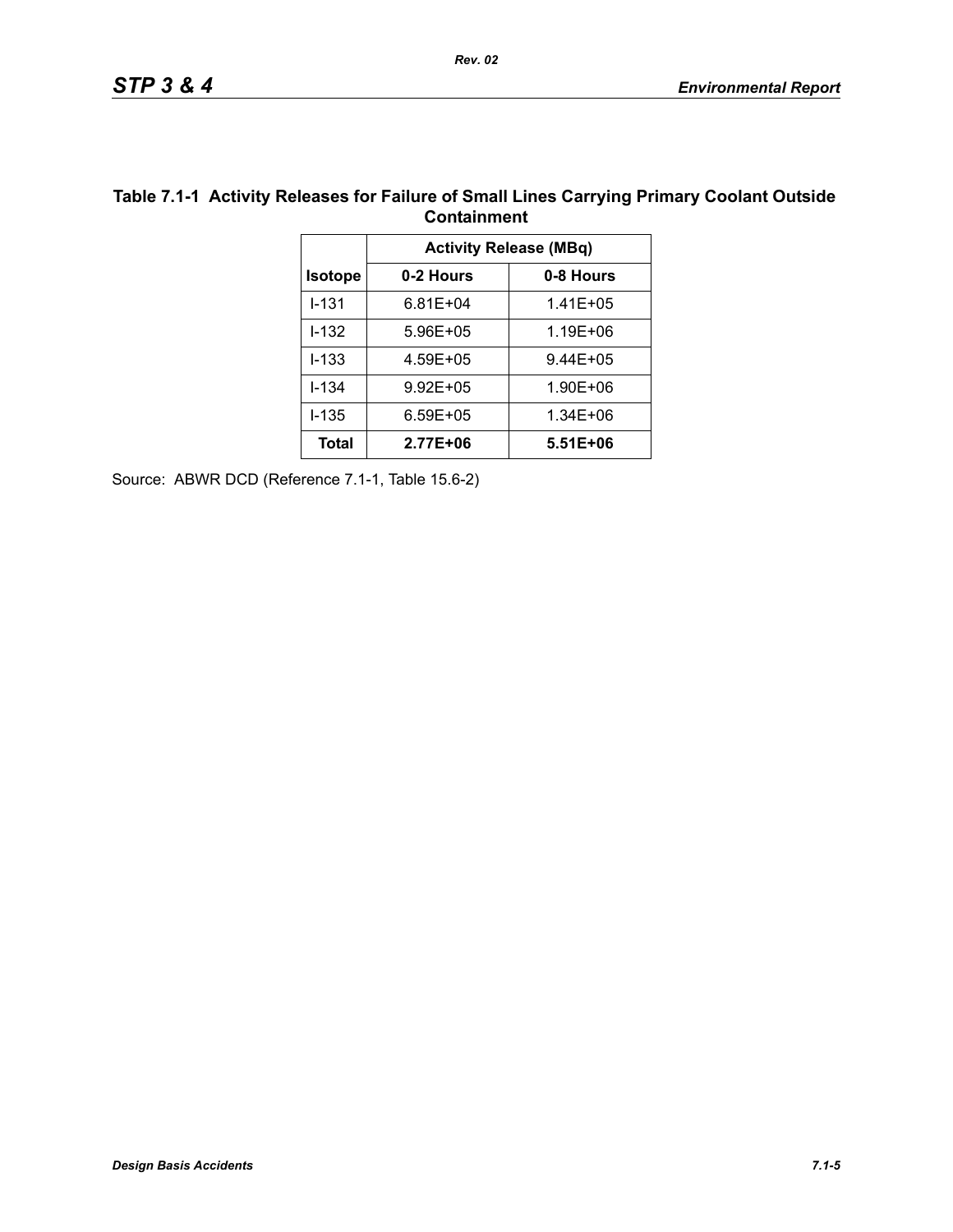|                          | <b>Activity Release (MBq)</b>             |                                              |  |  |  |  |
|--------------------------|-------------------------------------------|----------------------------------------------|--|--|--|--|
| Isotope                  | <b>Preexisting lodine</b><br><b>Spike</b> | <b>Equilibrium lodine</b><br><b>Activity</b> |  |  |  |  |
| $I - 131$                | 1.46E+06                                  | 7.29E+04                                     |  |  |  |  |
| $I - 132$                | 1.42E+07                                  | 7.10E+05                                     |  |  |  |  |
| $I-133$                  | 9.99E+06                                  | 5.00E+05                                     |  |  |  |  |
| $I - 134$                | 2.79E+07                                  | 1.40E+06                                     |  |  |  |  |
| $I-135$                  | 1.46E+07                                  | 7.29E+05                                     |  |  |  |  |
| $Kr-83m$                 | $2.44E + 03$                              | 4.07E+02                                     |  |  |  |  |
| <b>Kr-85m</b>            | 4.29E+03                                  | 7.18E+02                                     |  |  |  |  |
| <b>Kr-85</b>             | 1.36E+01                                  | 2.26E+00                                     |  |  |  |  |
| <b>Kr-87</b>             | 1.47E+04                                  | 2.44E+03                                     |  |  |  |  |
| <b>Kr-88</b>             | 1.48E+04                                  | $2.46E + 03$                                 |  |  |  |  |
| <b>Kr-89</b>             | 5.92E+04                                  | 9.88E+03                                     |  |  |  |  |
| <b>Kr-90</b>             | 1.55E+04                                  | 2.55E+03                                     |  |  |  |  |
| Xe-131m                  | 1.06E+01                                  | 1.76E+00                                     |  |  |  |  |
| Xe-133m                  | $2.04E + 02$                              | 3.39E+01                                     |  |  |  |  |
| Xe-133                   | 5.70E+03                                  | 9.47E+02                                     |  |  |  |  |
| Xe-135m                  | 1.74E+04                                  | 2.89E+03                                     |  |  |  |  |
| Xe-135                   | 1.62E+04                                  | 2.70E+03                                     |  |  |  |  |
| Xe-137                   | 7.40E+04                                  | 1.23E+04                                     |  |  |  |  |
| Xe-138                   | 5.66E+04                                  | 9.44E+03                                     |  |  |  |  |
| Xe-139                   | 2.59E+04                                  | 4.33E+03                                     |  |  |  |  |
| <b>Total lodine</b>      | $6.81E+07$                                | $3.41E + 06$                                 |  |  |  |  |
| <b>Total Noble Gases</b> | 3.07E+05                                  | 5.11E+04                                     |  |  |  |  |

## **Table 7.1-2 Activity Releases for Main Steam Line Break**

Source: ABWR DCD (Reference 7.1-1, Table 15.6-6)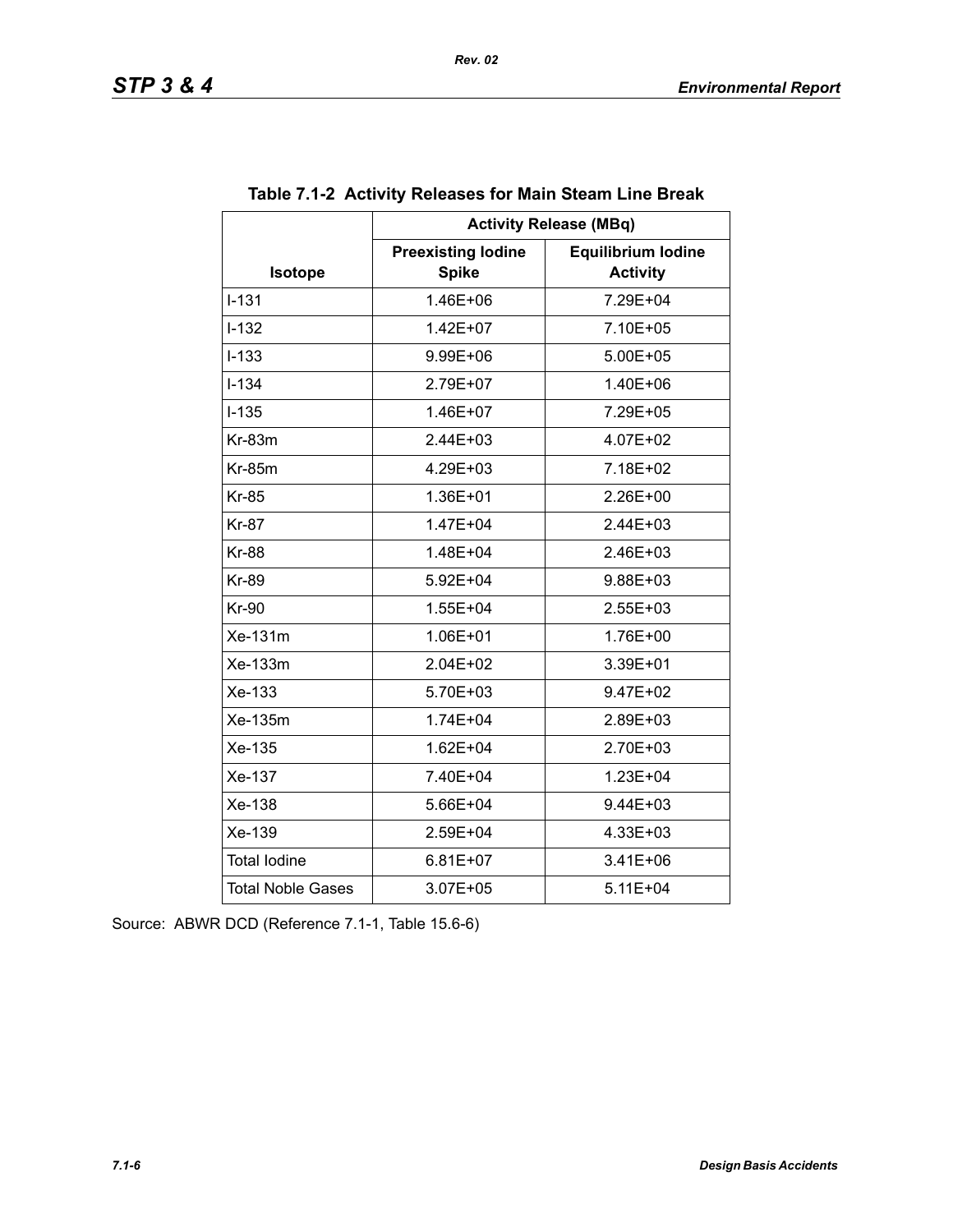|                          | <b>Activity Release (MBq)</b> |             |             |             |             |  |
|--------------------------|-------------------------------|-------------|-------------|-------------|-------------|--|
| Isotope                  | 0-2 Hours                     | 0-8 Hours   | 0-24 Hours  | 0-96 Hours  | 0-720 Hours |  |
| $I-131$                  | $9.6E + 06$                   | $1.3E + 07$ | $3.6E + 07$ | $1.9E + 08$ | $6.7E + 08$ |  |
| $I-132$                  | $1.3E + 07$                   | $1.4E + 07$ | $1.5E + 07$ | $1.5E + 07$ | $1.5E + 07$ |  |
| $I-133$                  | $2.0E + 07$                   | $2.6E + 07$ | $5.6E + 07$ | $1.2E + 08$ | $1.3E + 08$ |  |
| $I - 134$                | 1.9E+07                       | $1.9E + 07$ | $1.9E + 07$ | $1.9E + 07$ | $1.9E + 07$ |  |
| $I-135$                  | $1.9E + 07$                   | $2.3E + 07$ | $3.1E + 07$ | $3.5E + 07$ | $3.5E + 07$ |  |
| Kr-83m                   | $1.2E + 07$                   | $2.8E + 07$ | $3.3E + 07$ | $3.3E + 07$ | $3.3E + 07$ |  |
| <b>Kr-85</b>             | $1.5E + 06$                   | $1.2E + 07$ | $8.1E + 07$ | $6.7E + 08$ | 5.6E+09     |  |
| <b>Kr-85m</b>            | $3.1E + 07$                   | $1.3E + 08$ | $2.7E + 08$ | $2.9E + 08$ | 2.9E+08     |  |
| <b>Kr-87</b>             | $4.4E + 07$                   | 7.8E+07     | $8.1E + 07$ | $8.1E + 07$ | $8.1E + 07$ |  |
| <b>Kr-88</b>             | 7.8E+07                       | $2.5E + 08$ | $3.6E + 08$ | $3.7E + 08$ | $3.7E + 08$ |  |
| <b>Kr-89</b>             | $6.7E + 06$                   | $6.7E + 06$ | $6.7E + 06$ | $6.7E + 06$ | $6.7E + 06$ |  |
| Xe-131m                  | 7.8E+05                       | $5.9E + 06$ | $4.1E + 07$ | $3.0E + 08$ | $1.4E + 09$ |  |
| Xe-133                   | 2.8E+08                       | $2.1E + 09$ | $1.4E + 10$ | $8.9E + 10$ | $2.5E + 11$ |  |
| Xe-133m                  | $1.1E + 07$                   | $8.5E + 07$ | $5.2E + 08$ | $2.6E + 09$ | $4.1E + 09$ |  |
| Xe-135                   | $3.4E + 07$                   | $1.9E + 08$ | $6.7E + 08$ | $1.0E + 09$ | $1.0E + 09$ |  |
| Xe-135m                  | $1.8E + 07$                   | $1.8E + 07$ | $1.8E + 07$ | $1.8E + 07$ | $1.8E + 07$ |  |
| Xe-137                   | $1.9E + 07$                   | $1.9E + 07$ | $1.9E + 07$ | $1.9E + 07$ | $1.9E + 07$ |  |
| Xe-138                   | 7.4E+07                       | 7.4E+07     | 7.4E+07     | 7.4E+07     | 7.4E+07     |  |
| <b>Total lodine</b>      | $8.1E + 07$                   | $9.5E + 07$ | $1.6E + 08$ | $3.8E + 08$ | 8.6E+08     |  |
| <b>Total Noble Gases</b> | $6.1E + 08$                   | $3.0E + 09$ | $1.6E + 10$ | $9.4E + 10$ | $2.6E + 11$ |  |

# **Table 7.1-3 Activity Releases from Reactor Building for Loss-of-Coolant Accident**

Source: ABWR DCD (Reference 7.1-1, Tables 15.6-10 and 15.6-12)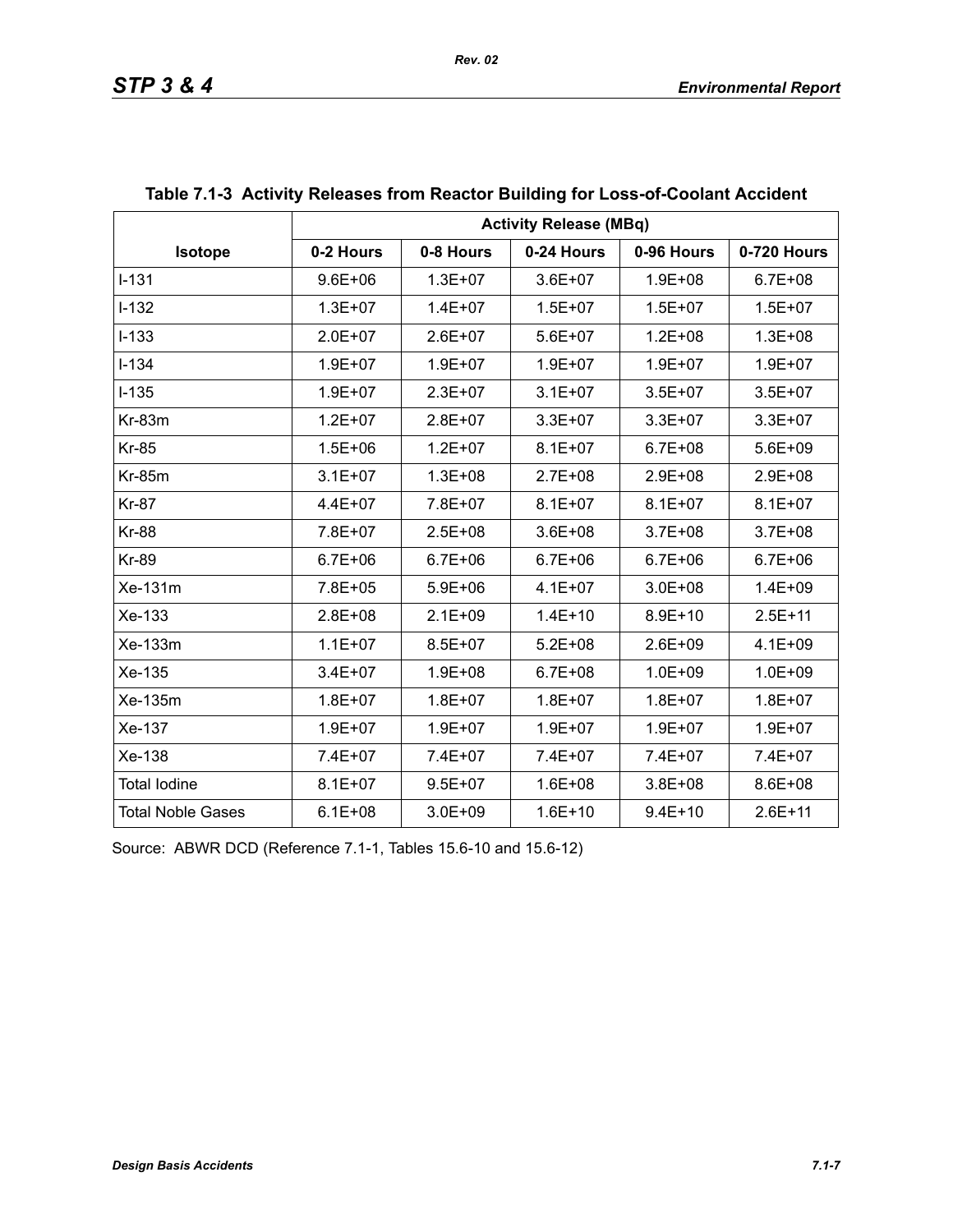|                          | <b>Activity Release (MBq)</b> |             |             |             |             |  |  |
|--------------------------|-------------------------------|-------------|-------------|-------------|-------------|--|--|
| <b>Isotope</b>           | 0-2 Hours                     | 0-8 Hours   | 0-24 Hours  | 0-96 Hours  | 0-720 Hours |  |  |
| $I - 131$                | $1.2E + 04$                   | $8.5E + 05$ | $1.2E + 07$ | $1.8E + 08$ | $2.0E + 09$ |  |  |
| $I-132$                  | $1.1E + 04$                   | $2.4E + 05$ | $4.4E + 05$ | $4.4E + 05$ | $4.4E + 05$ |  |  |
| $I-133$                  | $2.4E + 04$                   | $1.5E + 06$ | $1.5E + 07$ | 7.4E+07     | 8.9E+07     |  |  |
| $I-134$                  | 8.5E+03                       | $4.8E + 04$ | $4.8E + 04$ | 4.8E+04     | $4.8E + 04$ |  |  |
| $I-135$                  | $2.1E + 04$                   | $9.3E + 05$ | $5.2E + 06$ | $7.4E + 06$ | $7.4E + 06$ |  |  |
| Kr-83m                   | 7.8E+04                       | $1.3E + 06$ | $1.9E + 06$ | $1.9E + 06$ | $1.9E + 06$ |  |  |
| <b>Kr-85</b>             | $1.3E + 04$                   | $9.3E + 05$ | $1.3E + 07$ | $2.3E + 08$ | $5.9E + 09$ |  |  |
| <b>Kr-85m</b>            | $2.3E + 05$                   | $8.5E + 06$ | $3.0E + 07$ | $3.6E + 07$ | $3.6E + 07$ |  |  |
| <b>Kr-87</b>             | $2.4E + 05$                   | $2.4E + 06$ | $2.8E + 06$ | $2.8E + 06$ | $2.8E + 06$ |  |  |
| <b>Kr-88</b>             | $5.6E + 05$                   | $1.4E + 07$ | $3.1E + 07$ | $3.2E + 07$ | $3.2E + 07$ |  |  |
| <b>Kr-89</b>             | $4.1E + 00$                   | $4.1E + 00$ | $4.1E + 00$ | $4.1E + 00$ | $4.1E + 00$ |  |  |
| Xe-131m                  | $6.7E + 03$                   | 4.8E+05     | $6.7E + 06$ | $1.0E + 08$ | $1.3E + 09$ |  |  |
| Xe-133                   | $2.4E + 06$                   | $1.6E + 08$ | $2.2E + 09$ | $3.0E + 10$ | $1.8E + 11$ |  |  |
| Xe-133m                  | $1.0E + 05$                   | $6.7E + 06$ | $8.1E + 07$ | $8.1E + 08$ | $2.0E + 09$ |  |  |
| Xe-135                   | $2.7E + 05$                   | $1.4E + 07$ | $9.6E + 07$ | $2.0E + 08$ | $2.0E + 08$ |  |  |
| Xe-135m                  | $1.0E + 04$                   | $1.3E + 04$ | $1.3E + 04$ | $1.3E + 04$ | $1.3E + 04$ |  |  |
| Xe-137                   | $3.5E + 01$                   | $3.5E + 01$ | $3.5E + 01$ | $3.5E + 01$ | $3.5E + 01$ |  |  |
| Xe-138                   | $3.2E + 04$                   | $3.7E + 04$ | $3.7E + 04$ | $3.7E + 04$ | $3.7E + 04$ |  |  |
| <b>Total lodine</b>      | 7.7E+04                       | $3.5E + 06$ | $3.3E + 07$ | $2.6E + 08$ | $2.1E + 09$ |  |  |
| <b>Total Noble Gases</b> | $3.9E + 06$                   | $2.1E + 08$ | $2.5E + 09$ | $3.2E + 10$ | $1.9E + 11$ |  |  |

| Table 7.1-4 Activity Releases from Condenser for Loss-of-Coolant Accident |  |  |
|---------------------------------------------------------------------------|--|--|
|                                                                           |  |  |

Source: ABWR DCD (Reference 7.1-1, Tables 15.6-10, and 15.6-12)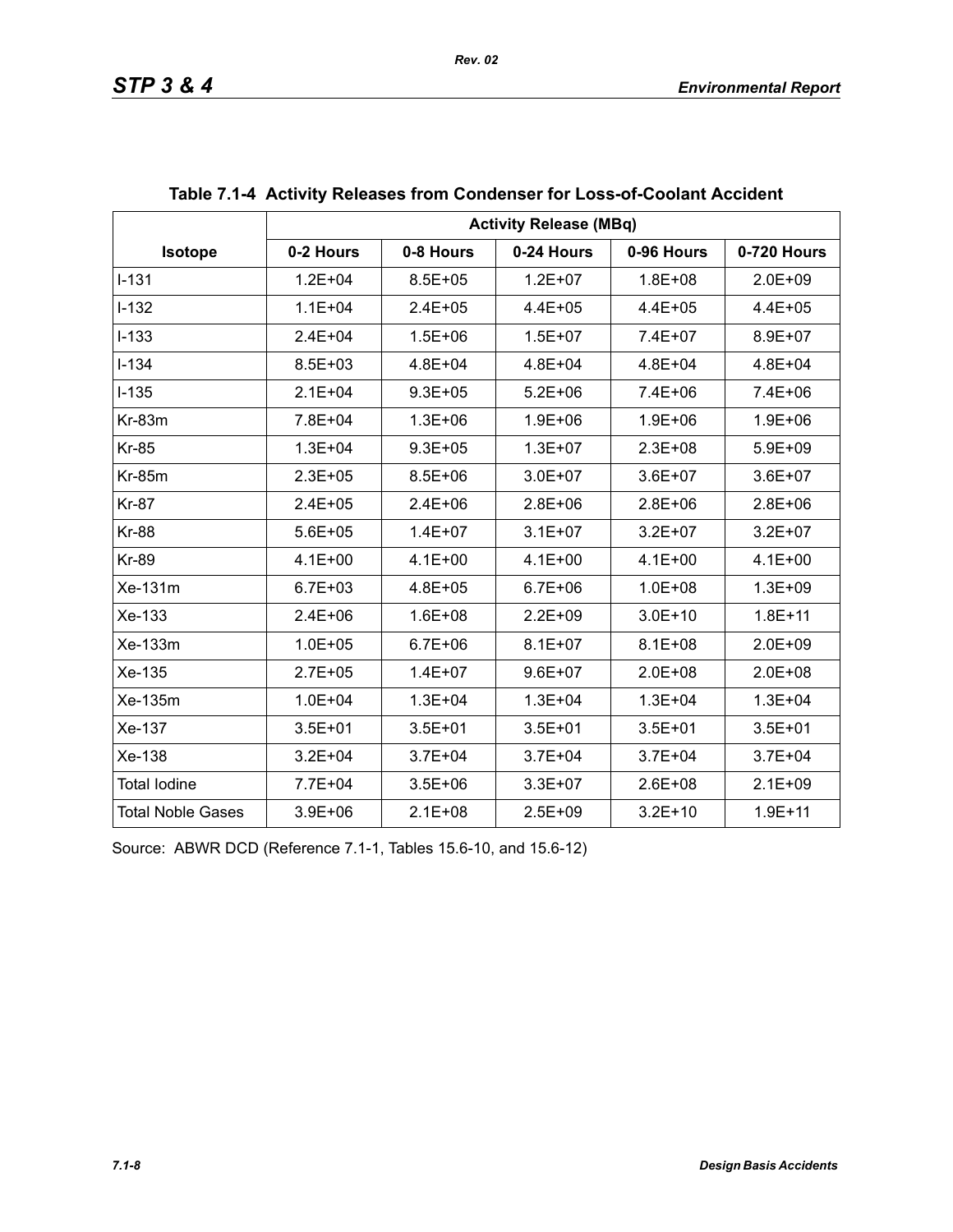| <b>Isotope</b> | <b>Activity Release (MBq)</b><br>0-2 Hours |
|----------------|--------------------------------------------|
| I-131          | $8.1E + 04$                                |
| I-132          | $1.9E + 05$                                |
| l-133          | $2.3E + 0.5$                               |
| l-134          | $3.2E + 05$                                |
| l-135          | $2.5E + 0.5$                               |
| Total          | $1.1E + 06$                                |

# **Table 7.1-5 Activity Releases for Cleanup Water Line Break Outside Containment**

Source: ABWR DCD (Reference 7.1-1, Table 15.6-17)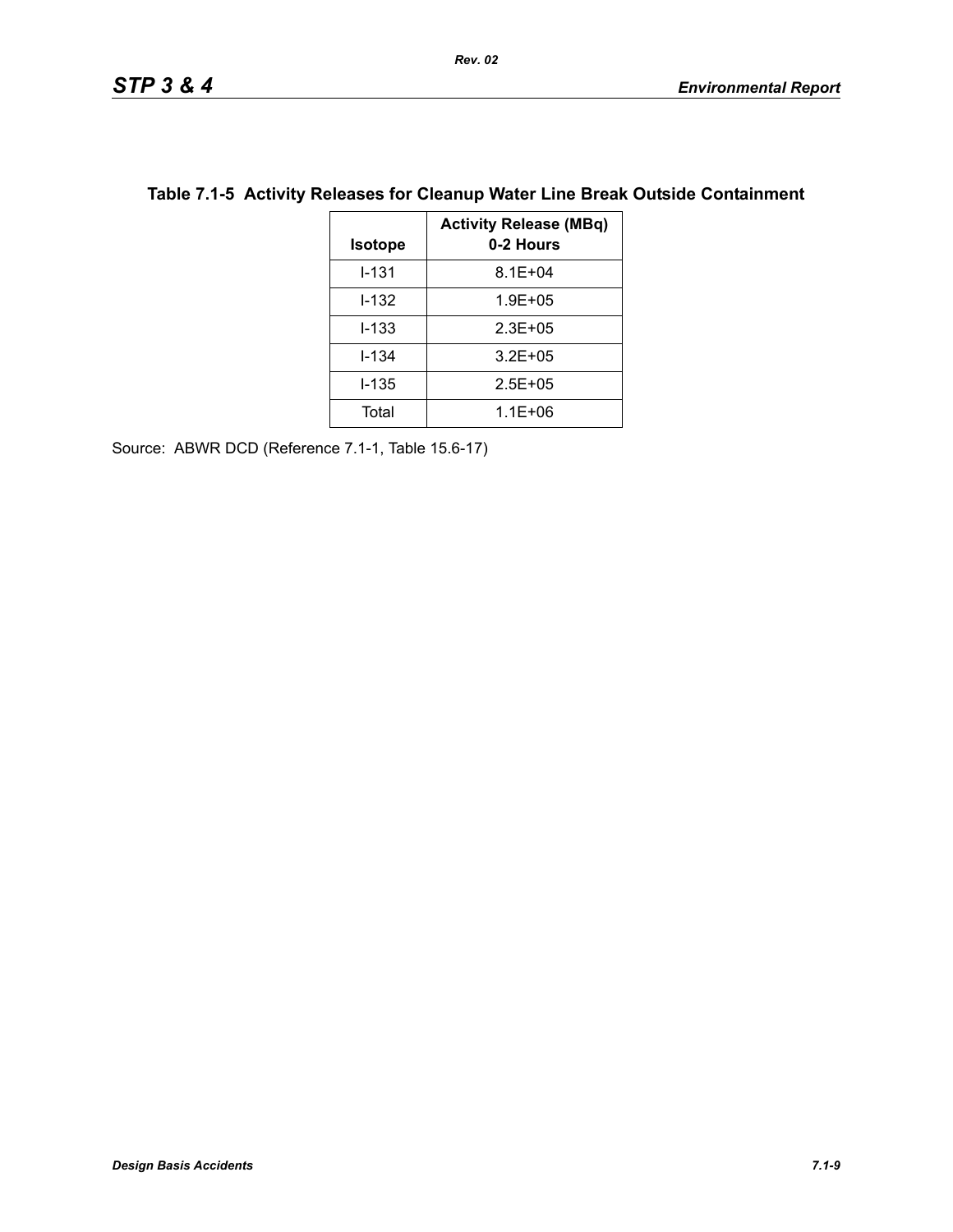| <b>Isotope</b>           | <b>Activity Release (MBq)</b><br>0-2 Hours |
|--------------------------|--------------------------------------------|
| $1 - 1.31$               | 4.55E+06                                   |
| $I-132$                  | $5.62E + 06$                               |
| $I - 133$                | 4.70E+06                                   |
| $I - 134$                | 2.28E-01                                   |
| $I - 135$                | 7.62E+05                                   |
| $Kr-83m$                 | 2.38E+05                                   |
| <b>Kr-85m</b>            | 3.16E+06                                   |
|                          |                                            |
| <b>Kr-85</b>             | $1.77E + 07$                               |
| <b>Kr-87</b>             | 4.55E+02                                   |
| <b>Kr-88</b>             | 8.99E+05                                   |
| <b>Kr-89</b>             | 3.01E-06                                   |
| Xe-131m                  | 3.09E+06                                   |
| Xe-133m                  | 4.07E+07                                   |
| $Xe-133$                 | 1.04E+09                                   |
| Xe-135m                  | 8.18E+06                                   |
| Xe-135                   | 2.36E+08                                   |
| Xe-137                   | 7.66E-06                                   |
| Xe-138                   | 1.59E-05                                   |
| <b>Total lodine</b>      | 1.56E+07                                   |
| <b>Total Noble Gases</b> | 1.35E+09                                   |

# **Table 7.1-6 Activity Releases for Fuel-Handling Accident**

*Rev. 02*

Source: ABWR DCD (Reference 7.1-1, Table 15.7-10)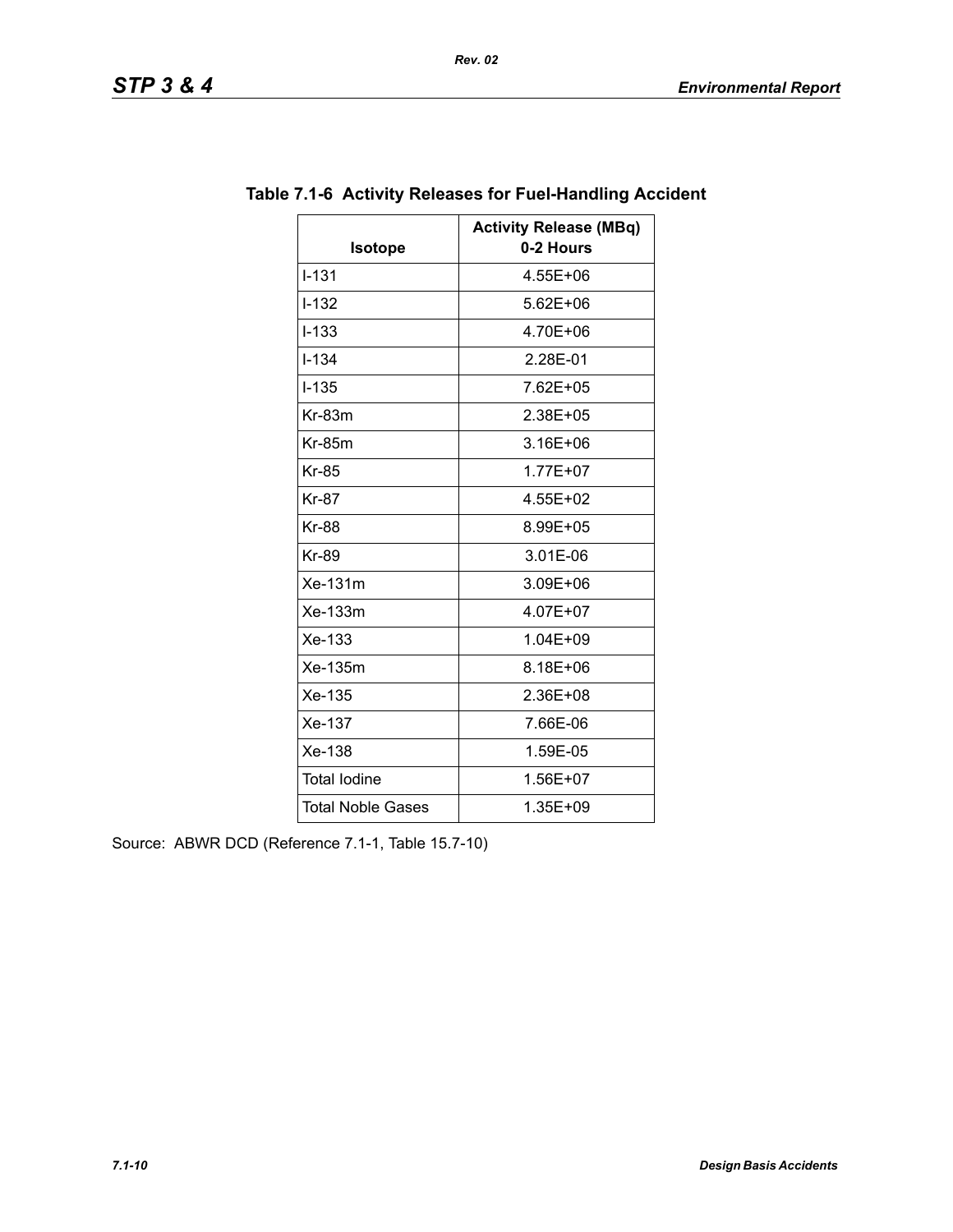|                |           | $\chi$ /Q (sec/m3) |            |                  |
|----------------|-----------|--------------------|------------|------------------|
| Location       | Time (hr) | <b>Site</b>        | <b>DCD</b> | Ratio (Site/DCD) |
| EAB            | $0 - 2$   | 4.20E-05           | 1.37E-03   | 3.07E-02         |
| LPZ - LOCA     | $0 - 8$   | 3.54E-06           | 1.56E-04   | 2.27E-02         |
|                | $8 - 24$  | 3.00E-06           | 9.61E-05   | $3.12E - 02$     |
|                | 24-96     | 2.08E-06           | 3.36E-05   | 6.19E-02         |
|                | 96-720    | 1.24E-06           | 7.42E-06   | 1.67E-01         |
| LPZ - Non-LOCA | $0 - 8$   | 3.54E-06           | 1.37E-03   | 2.58E-3          |

| Table 7.1-7 Atmospheric Dispersion Factors |
|--------------------------------------------|
|--------------------------------------------|

Notes:

The site  $\chi$ /Q values are from Section 2.7.

The DCD  $\chi$ /Q values are from the ABWR DCD (Reference 7.1-1, Tables 15.6-3, 15.6-7, 15.6-13, 15.6-18, and 15.7-11).

The DCD does not show LPZ doses for accidents other than LOCA. Site LPZ doses for these non-LOCA accidents, all of which have their activity releases terminated within 8 hr, are estimated by multiplying the DCD EAB dose by the ratio of site LPZ  $\chi$ /Q to DCD EAB  $\chi$ /Q shown in the last row above.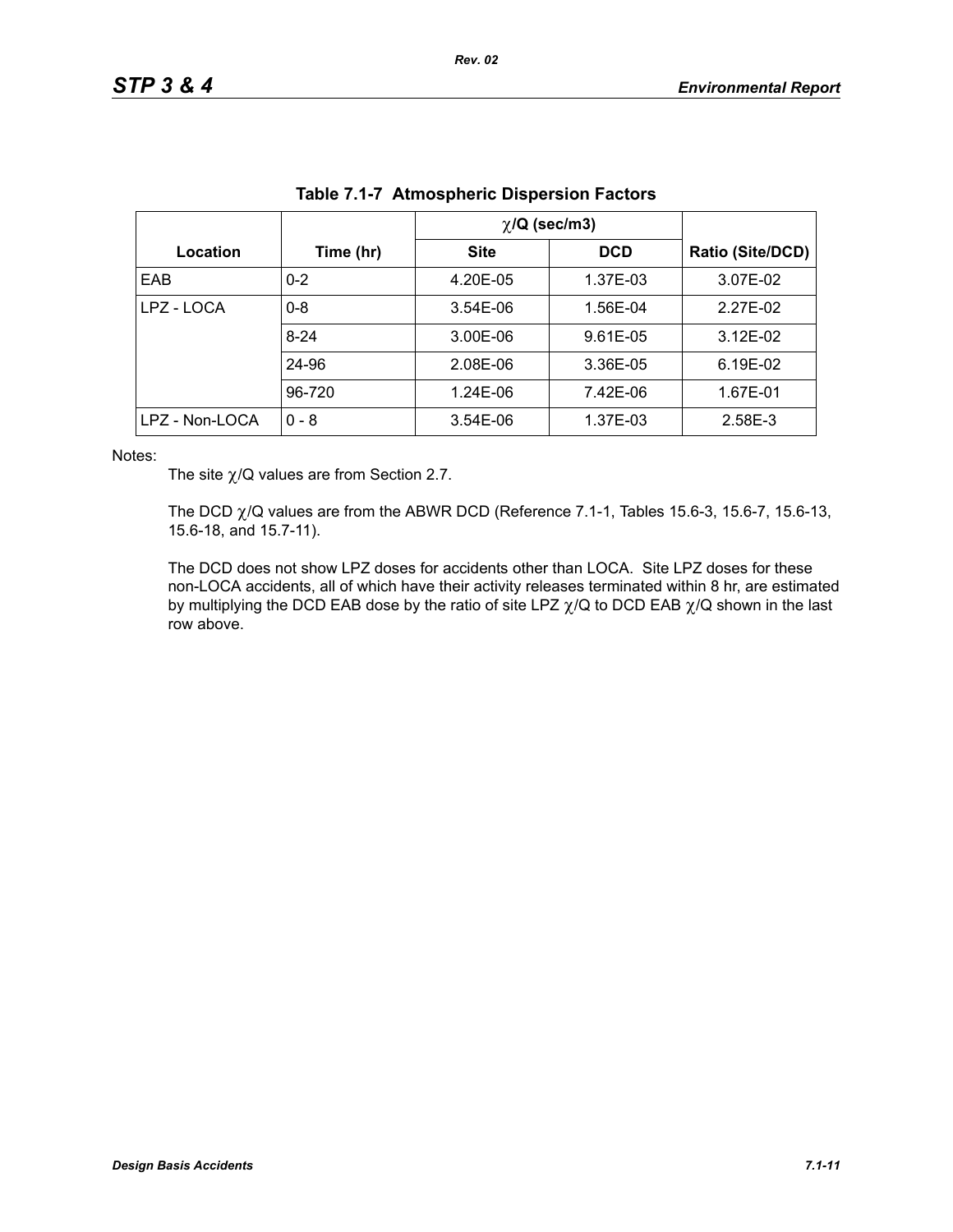|                                                  | Time         | DCD Dose (Sv)     |                | $\chi$ /Q Ratio | Site Dose (rem)   |                |
|--------------------------------------------------|--------------|-------------------|----------------|-----------------|-------------------|----------------|
| Location                                         | (hr)         | <b>Whole Body</b> | <b>Thyroid</b> | (Site/DCD)      | <b>Whole Body</b> | <b>Thyroid</b> |
| EAB                                              | $0 - 2$      | $9.4E-04$         | 4.8E-02        | 3.07E-02        | 2.9E-03           | $1.5E-01$      |
| <b>LPZ</b>                                       | $0 - 8$      |                   |                | 2.58E-03        | $2.4E - 04$       | $1.2E-02$      |
|                                                  | $8 - 24$     |                   |                |                 |                   |                |
|                                                  | 24-96        |                   |                |                 |                   |                |
|                                                  | 96-720       |                   |                |                 |                   |                |
|                                                  | <b>Total</b> |                   |                |                 | 2.4E-04           | $1.2E-02$      |
| Regulatory Limit (NUREG-0800, Subsection 15.6.2) |              |                   |                |                 | 2.5               | 30             |

### **Table 7.1-8 Doses for Failure of Small Lines Carrying Primary Coolant Outside Containment**

Note:

DCD doses are from the ABWR DCD (Reference 7.1-1, Table 15.6-3).

The DCD does not provide LPZ doses. The site LPZ doses are obtained by multiplying the DCD EAB doses by the ratio of LPZ  $\chi$ /Q to DCD EAB  $\chi$ /Q.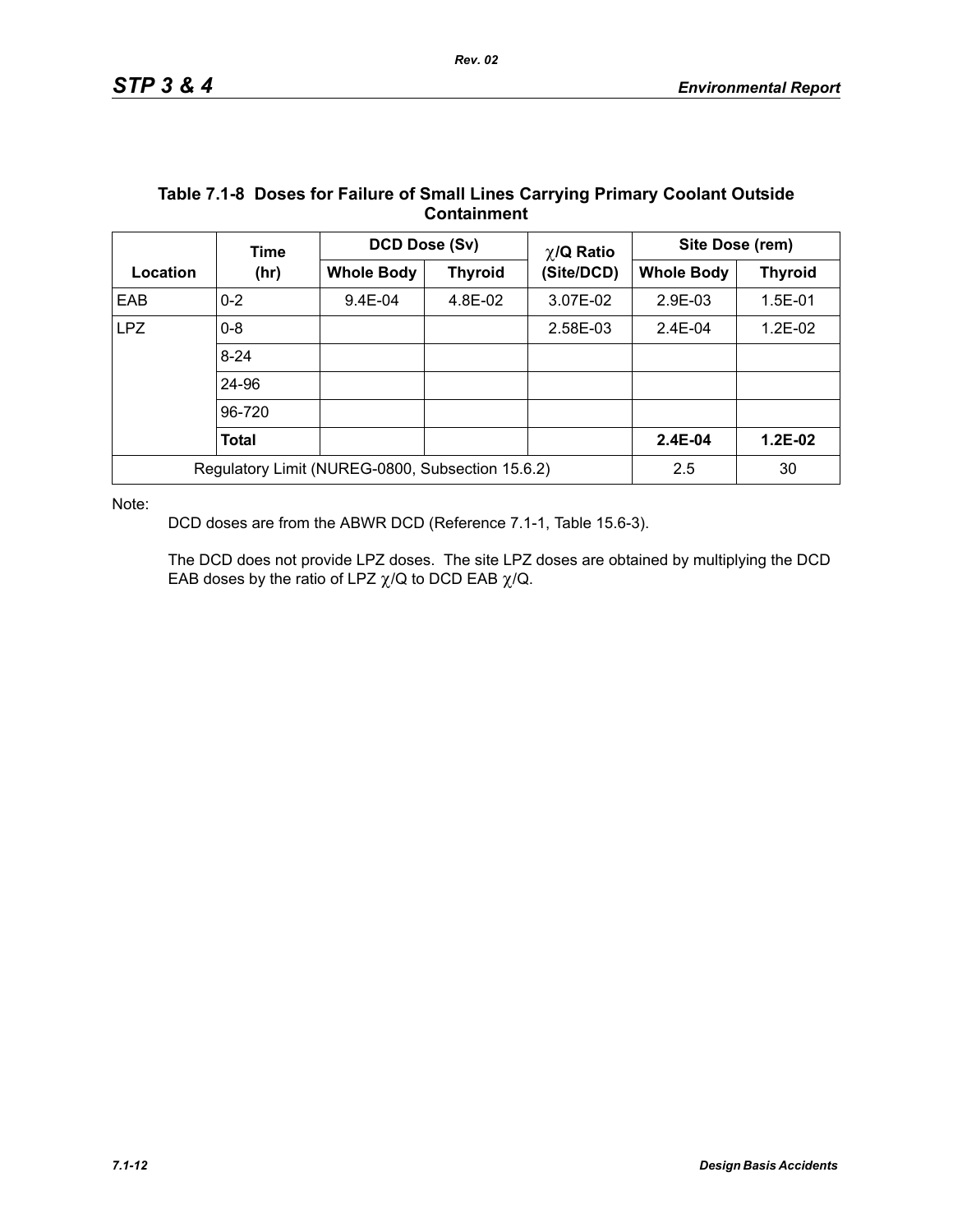|                                  | Time       | DCD Dose (Sv)     |                | $\chi$ /Q Ratio | Site Dose (rem)   |                |
|----------------------------------|------------|-------------------|----------------|-----------------|-------------------|----------------|
| Location                         | (hr)       | <b>Whole Body</b> | <b>Thyroid</b> | (Site/DCD)      | <b>Whole Body</b> | <b>Thyroid</b> |
| EAB                              | $0 - 2$    | 1.3E-02           | $5.1E-01$      | 3.07E-02        | $4.0E-02$         | $1.6E + 00$    |
| <b>LPZ</b>                       | $0 - 8$    |                   |                | 2.58E-03        | $3.4E-03$         | 1.3E-01        |
|                                  | $8 - 24$   |                   |                |                 |                   |                |
|                                  | $24 - 96$  |                   |                |                 |                   |                |
|                                  | $96 - 720$ |                   |                |                 |                   |                |
|                                  | Total      |                   |                |                 | 3.4E-03           | 1.3E-01        |
| Regulatory Limit (10 CFR 100.11) |            |                   |                |                 | 25                | 300            |

Note:

DCD doses are from the ABWR DCD (Reference 7.1-1, Table 15.6-7).

The ABWR DCD does not provide LPZ doses. The site LPZ doses are obtained by multiplying the DCD EAB doses by the ratio of LPZ  $\chi$ /Q to DCD EAB  $\chi$ /Q.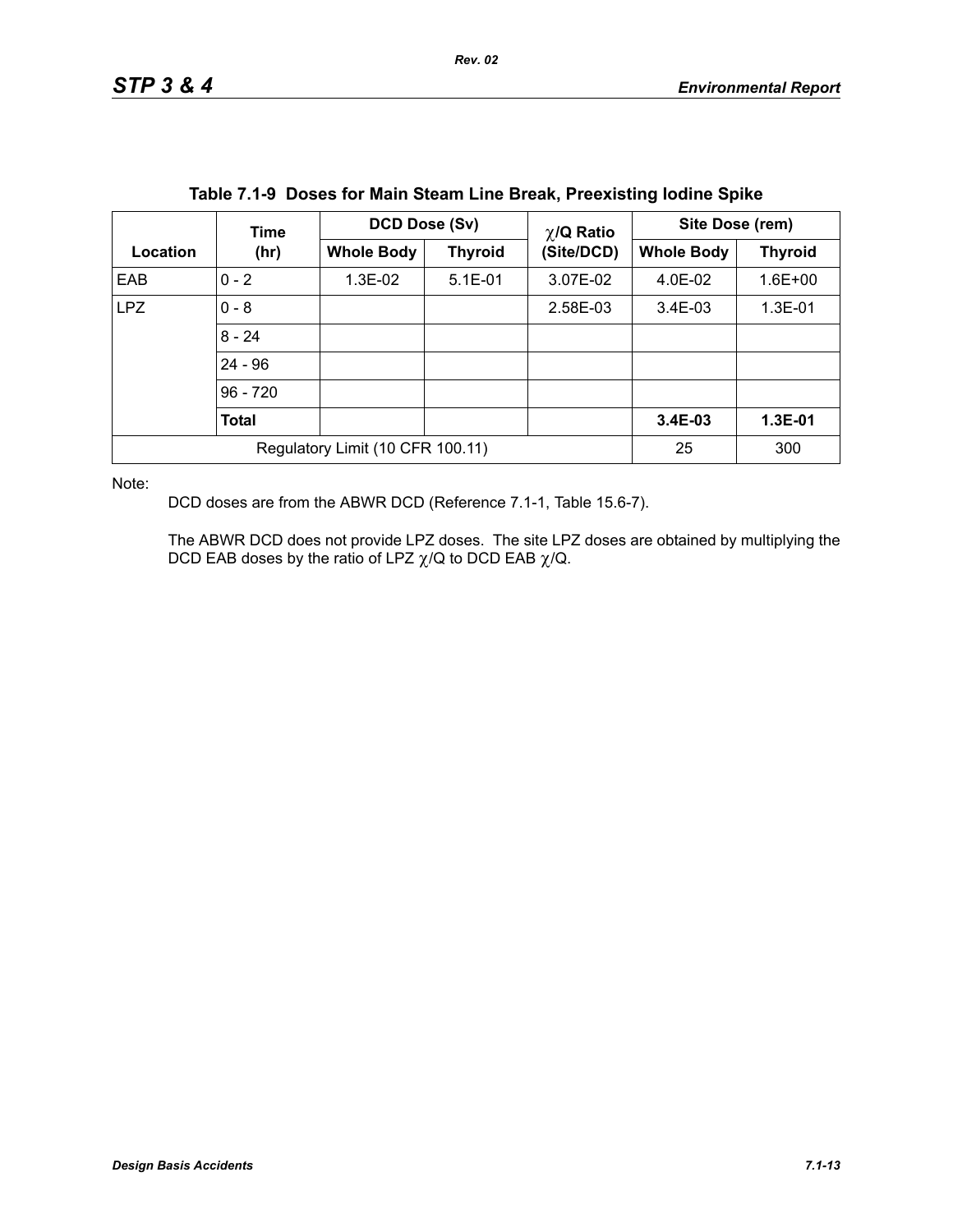|                                                  | <b>Time</b>  | <b>DCD Dose (Sv)</b> |                | $\chi$ /Q Ratio | Site Dose (rem)   |                |
|--------------------------------------------------|--------------|----------------------|----------------|-----------------|-------------------|----------------|
| Location                                         | (hr)         | <b>Whole Body</b>    | <b>Thyroid</b> | (Site/DCD)      | <b>Whole Body</b> | <b>Thyroid</b> |
| EAB                                              | $0 - 2$      | $6.2E - 04$          | $2.6E-02$      | 3.07E-02        | 1.9E-03           | 8.0E-02        |
| <b>LPZ</b>                                       | $0 - 8$      |                      |                | 2.58E-03        | 1.6E-04           | 6.7E-03        |
|                                                  | $8 - 24$     |                      |                |                 |                   |                |
|                                                  | 24-96        |                      |                |                 |                   |                |
|                                                  | 96-720       |                      |                |                 |                   |                |
|                                                  | <b>Total</b> |                      |                |                 | 1.6E-04           | 6.7E-03        |
| Regulatory Limit (NUREG-0800, Subsection 15.6.4) |              |                      | 2.5            | 30              |                   |                |

|  |  | Table 7.1-10 Doses for Main Steam Line Break, Equilibrium Iodine Activity |  |  |
|--|--|---------------------------------------------------------------------------|--|--|
|--|--|---------------------------------------------------------------------------|--|--|

Note:

DCD doses are from the ABWR DCD (Reference 7.1-1, Table 15.6-7).

The ABWR DCD does not provide LPZ doses. The site LPZ doses are obtained by multiplying the DCD EAB doses by the ratio of LPZ  $\chi$ /Q to DCD EAB  $\chi$ /Q.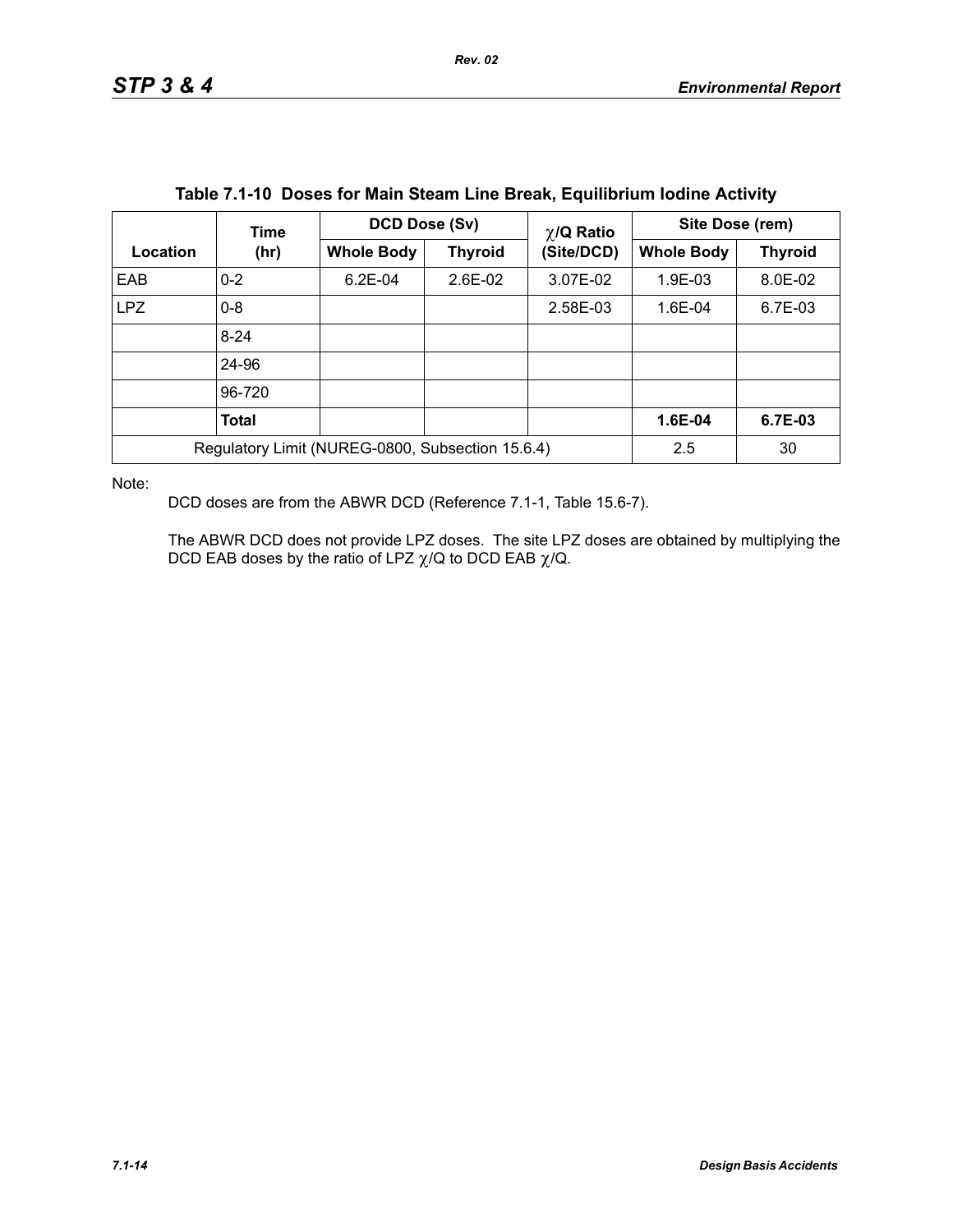|            | Time                             | DCD Dose (Sv)     |                | $\chi$ /Q Ratio | Site Dose (rem)   |                |  |
|------------|----------------------------------|-------------------|----------------|-----------------|-------------------|----------------|--|
| Location   | (hr)                             | <b>Whole Body</b> | <b>Thyroid</b> | (Site/DCD)      | <b>Whole Body</b> | <b>Thyroid</b> |  |
| EAB        | $0 - 2$                          | $4.1E-02$         | $1.9E + 00$    | 3.07E-02        | $1.3E - 01$       | $5.8E + 00$    |  |
| <b>LPZ</b> | $0 - 8$                          | $1.0F - 02$       | $3.1E - 01$    | 2.27E-02        | $2.3F-02$         | 7.0E-01        |  |
|            | $8 - 24$                         | 8.0E-03           | $2.0E-01$      | $3.12E - 02$    | $2.5E-02$         | $6.2E - 01$    |  |
|            | 24-96                            | $1.1E - 02$       | 7.9E-01        | 6.19E-02        | $6.8E-02$         | $4.9E + 00$    |  |
|            | 96-720                           | $9.0E - 03$       | $1.1E + 00$    | 1.67E-01        | $1.5E-01$         | $1.8E + 01$    |  |
|            | <b>Total</b>                     | 3.8E-02           | $2.4E + 00$    |                 | 2.7E-01           | $2.5E + 01$    |  |
|            | Regulatory Limit (10 CFR 100.11) | 25                | 300            |                 |                   |                |  |

**Table 7.1-11 Doses for Loss-of-Coolant Accident**

Note: DCD doses are from the ABWR DCD (Reference 7.1-1, Table 15.6-13)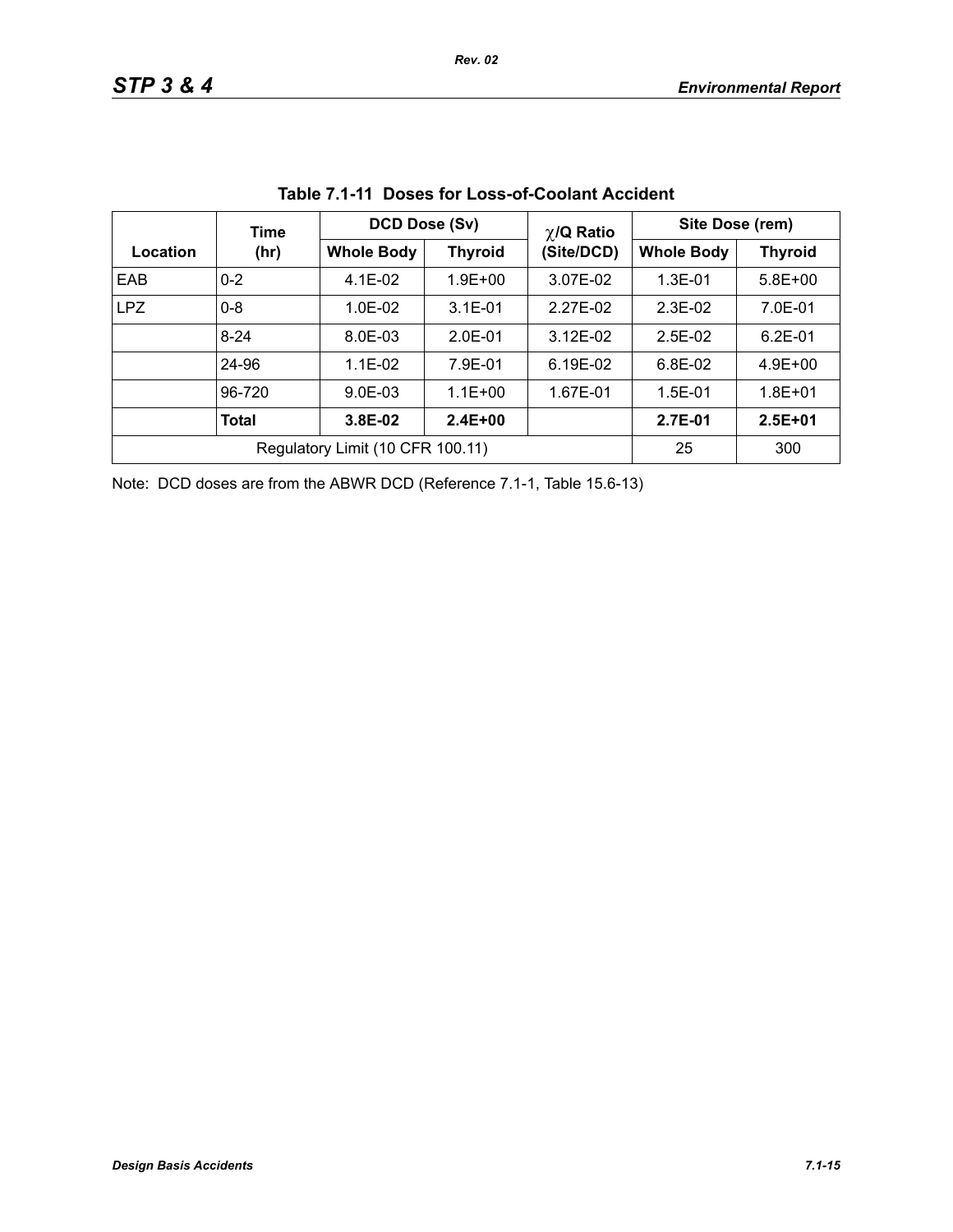|                                  | Time         | DCD Dose (Sv)     |                | $\chi$ /Q Ratio | Site Dose (rem)   |                |
|----------------------------------|--------------|-------------------|----------------|-----------------|-------------------|----------------|
| Location                         | (hr)         | <b>Whole Body</b> | <b>Thyroid</b> | (Site/DCD)      | <b>Whole Body</b> | <b>Thyroid</b> |
| EAB                              | $0 - 2$      | 1.7E-04           | 1.7E-04        | 3.07E-02        | $5.2E-04$         | $5.2E-04$      |
| <b>LPZ</b>                       | $0 - 8$      |                   |                | 2.58E-03        | $4.4E-05$         | 4.4E-05        |
|                                  | $8 - 24$     |                   |                |                 |                   |                |
|                                  | 24-96        |                   |                |                 |                   |                |
|                                  | 96-720       |                   |                |                 |                   |                |
|                                  | <b>Total</b> |                   |                |                 | 4.4E-05           | 4.4E-05        |
| Regulatory Limit (10 CFR 100.11) |              |                   |                |                 | 25                | 300            |

|  |  |  | Table 7.1-12 Doses for Cleanup Water Line Break Outside Containment |
|--|--|--|---------------------------------------------------------------------|
|--|--|--|---------------------------------------------------------------------|

Notes:

DCD doses are from the ABWR DCD (Reference 7.1-1, Table 15.6-18).

The DCD does not provide LPZ doses. The site LPZ doses are obtained by multiplying the DCD EAB doses by the ratio of LPZ  $\chi$ /Q to DCD EAB  $\chi$ /Q.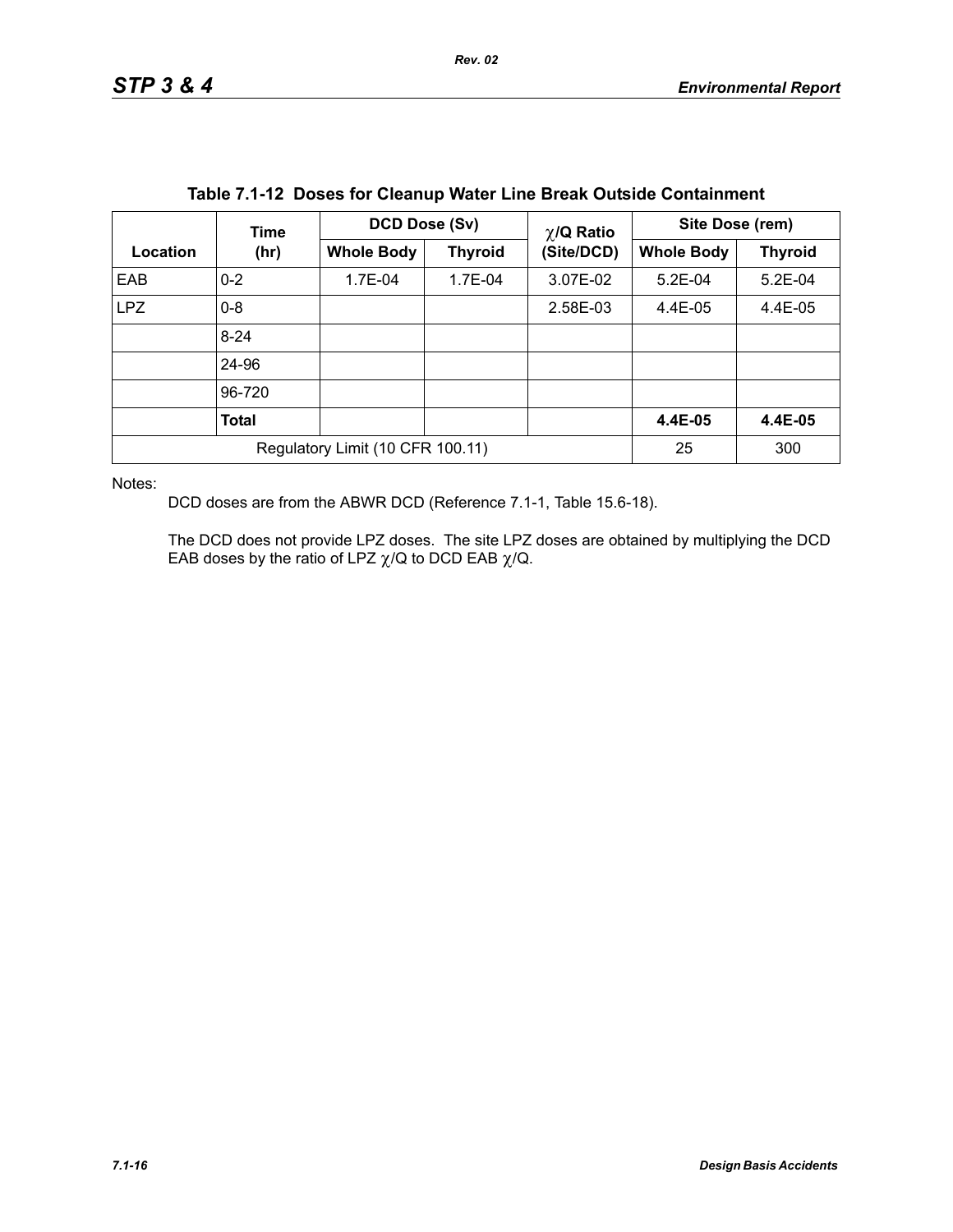|                                                  | Table 7.1-13 Doses for Fuel Handling Accident<br>DCD Dose (Sv)<br>Site Dose (rem)<br>$\chi$ /Q Ratio |                   |                |            |                   |                |  |  |
|--------------------------------------------------|------------------------------------------------------------------------------------------------------|-------------------|----------------|------------|-------------------|----------------|--|--|
|                                                  | Time                                                                                                 | <b>Whole Body</b> |                |            |                   |                |  |  |
| Location                                         | (hr)                                                                                                 |                   | <b>Thyroid</b> | (Site/DCD) | <b>Whole Body</b> | <b>Thyroid</b> |  |  |
| EAB                                              | $0 - 2$                                                                                              | $1.2E-02$         | 7.5E-01        | 3.07E-02   | 3.7E-02           | $2.3E + 00$    |  |  |
| <b>LPZ</b>                                       | $0 - 8$                                                                                              |                   |                | 2.58E-03   | $3.1E - 03$       | 1.9E-01        |  |  |
|                                                  | $8 - 24$                                                                                             |                   |                |            |                   |                |  |  |
|                                                  | 24-96                                                                                                |                   |                |            |                   |                |  |  |
|                                                  | 96-720                                                                                               |                   |                |            |                   |                |  |  |
|                                                  | <b>Total</b>                                                                                         |                   |                |            | $3.1E-03$         | 1.9E-01        |  |  |
| Regulatory Limit (NUREG-0800, Subsection 15.7.4) |                                                                                                      |                   |                |            | 6                 | 75             |  |  |

**Table 7.1-13 Doses for Fuel Handling Accident**

Note:

DCD doses are from the ABWR DCD (Reference 7.1-1, Table 15.7-11).

The DCD does not provide LPZ doses. The site LPZ doses are obtained by multiplying the DCD EAB doses by the ratio of LPZ  $\chi$ /Q to DCD EAB  $\chi$ /Q.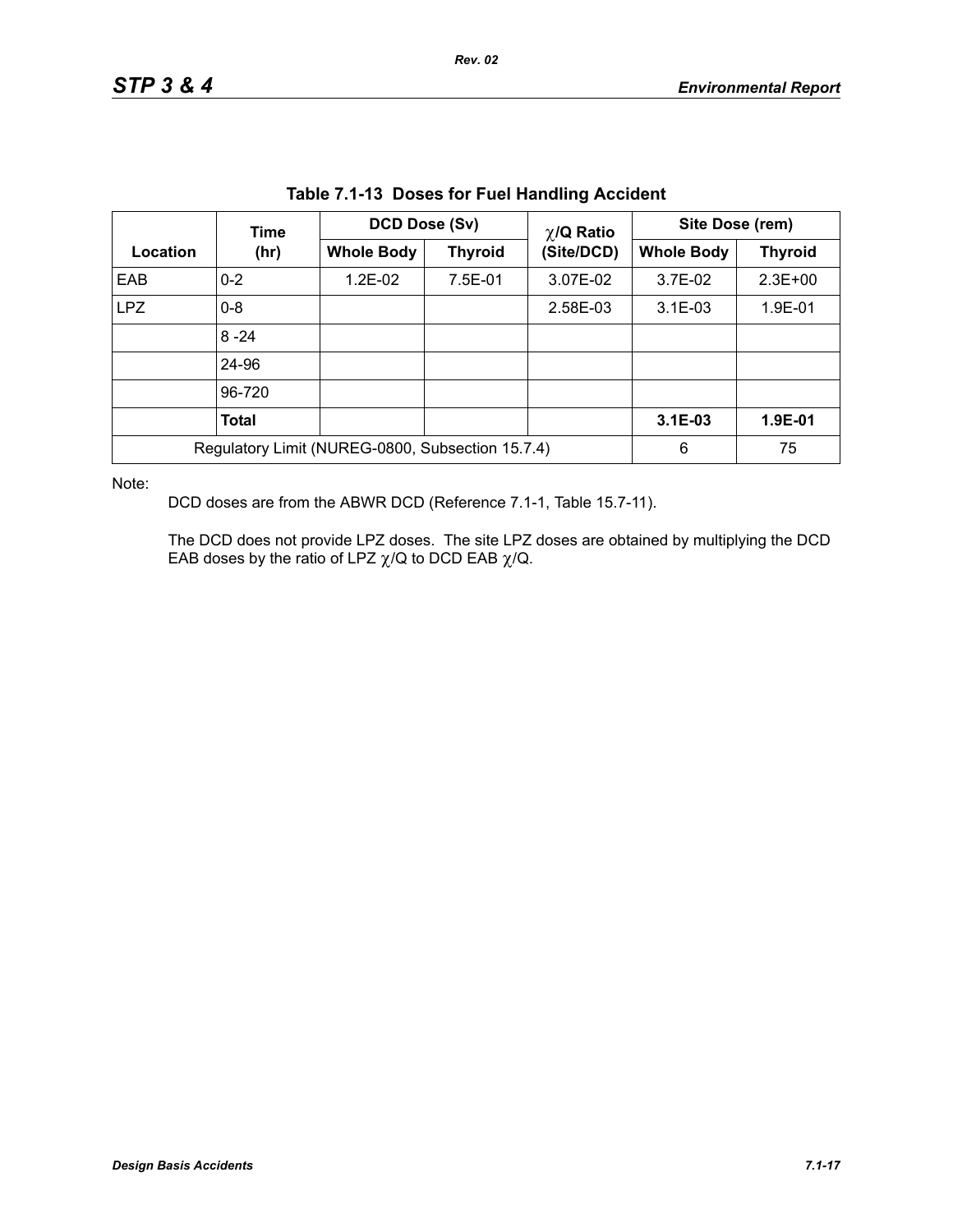|                              |                                                                                         | Site Dose (rem)      |                |             | Dose Limit (rem)            |                |  |
|------------------------------|-----------------------------------------------------------------------------------------|----------------------|----------------|-------------|-----------------------------|----------------|--|
| <b>DCD</b><br><b>Section</b> | <b>Accident</b>                                                                         | Whole<br><b>Body</b> | <b>Thyroid</b> | <b>TEDE</b> | <b>Whole</b><br><b>Body</b> | <b>Thyroid</b> |  |
| 15.6.2                       | <b>Failure of Small Lines</b><br>Carrying Primary Coolant<br><b>Outside Containment</b> | 2.9E-03              | $1.5E - 01$    | $7.3E-03$   | 2.5                         | 30             |  |
| 15.6.4                       | Main Steam Line Break                                                                   |                      |                |             |                             |                |  |
|                              | Preexisting Iodine Spike                                                                | 4.0E-02              | $1.6E + 00$    | 8.7E-02     | 25                          | 300            |  |
|                              | Equilibrium Iodine Activity                                                             | 1.9E-03              | 8.0E-02        | $4.3E-03$   | 2.5                         | 30             |  |
| 15.6.5                       | Loss-of-Coolant Accident                                                                | $1.3E - 01$          | $5.8E + 00$    | $3.0E - 01$ | 25                          | 300            |  |
| None                         | Cleanup Water Line Break<br><b>Outside Containment</b>                                  | $5.2F-04$            | $5.2F-04$      | $5.4E-04$   | 25                          | 300            |  |
| 15.7.4                       | <b>Fuel-Handling Accident</b>                                                           | 3.7E-02              | $2.3E + 00$    | $1.1E-01$   | 6                           | 75             |  |

*Rev. 02*

Notes:

The site doses and dose limits are taken from Tables 7.1-8 to 7.1-13.

The dose limits are from either NUREG-0800 or 10 CFR 100.11, as indicated in Tables 7.1-8 to 7.1-13.

Preexisting Iodine Spike and Equilibrium Iodine Activity are subsets of Main Steam Line Break.

All accidents meet the 10 CFR 50.34(a)(1)(ii) dose limit of 25 rem TEDE.